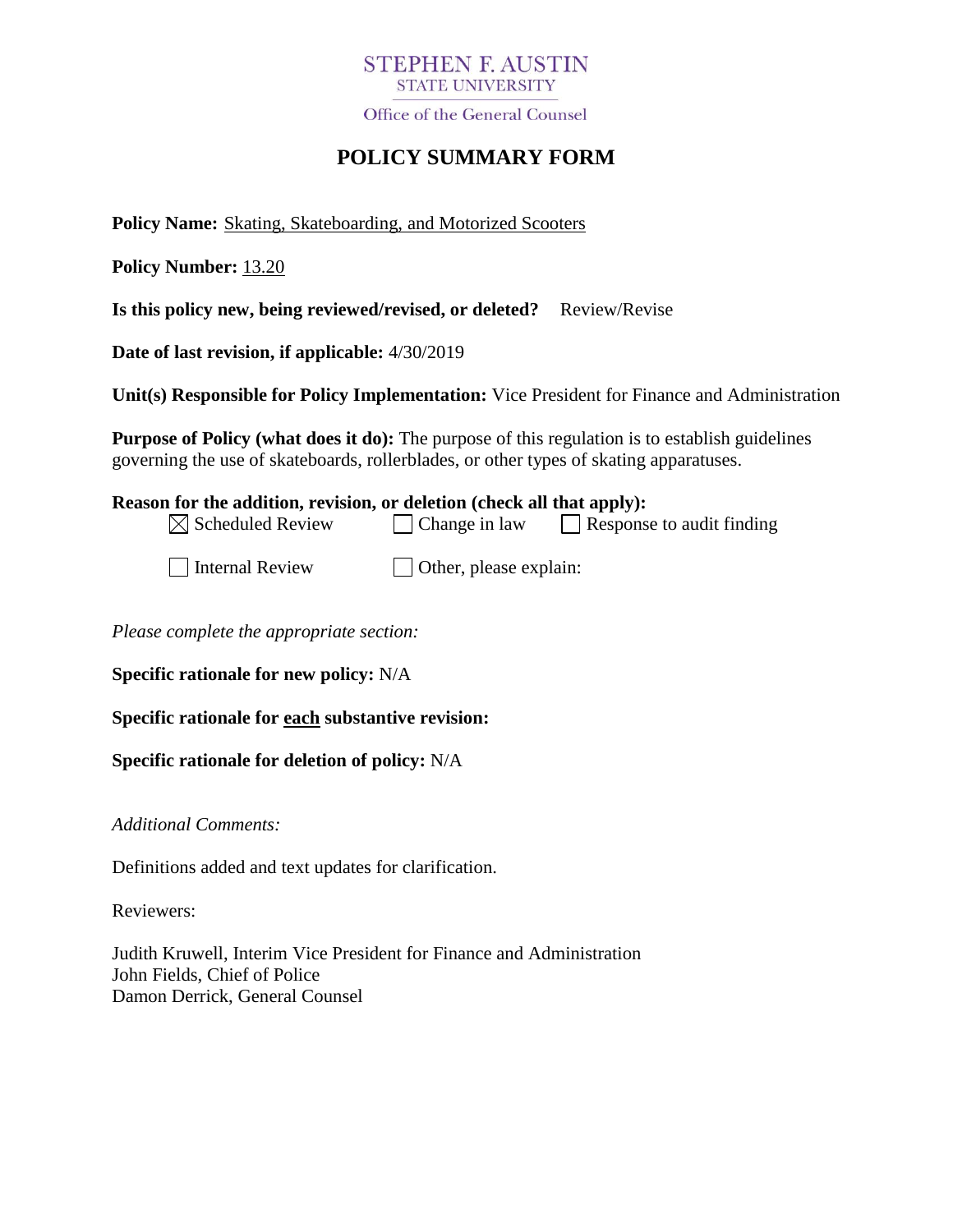## **Skating, Skateboarding, and Motorized Scooters**

**Original Implementation:** January 24, 1989 **Last Revision:** April *12*30, 20*22*19

#### *Purpose*

The purpose of this regulation is to establish guidelines governing the use of skateboards, rollerblades, or other types of skating apparatuses.

### **Definitions**:

**Skateboard** *is* – a non-motorized device where two or more wheels are attached to a platform upon which the rider stands.

**Rollerblades** are *a* –shoe or device that attaches to a shoe, having one or more sets of wheels.

**Hover Board** *is* – a motorized personal vehicle consisting of a platform for the feet mounted on two wheels and controlled by the way the rider distributes their weight.

**Motorized Scooters** *are*– a power stand-up scooter*s* using a small unit gas engine or electric motor.

### **Regulations**:

- 1. Persons choosing to ride a skateboard or use rollerblades may do so as a means of transportation only on sidewalks while on the university campus.
- 2. Persons riding a skateboard or rollerblades shall keep all of the wheels on the ground while operating them as a means of transportation. At no time shall a rider perform any stunts or acts that could be deemed as stunts, or act in a way that impedes pedestrian traffic on the sidewalks.
- 3. The rider shall refrain from using a skateboard or rollerblades on any public street, parking garage facility, Homer Bryce Stadium, Johnson Coliseum, or in any building.
- 4. Persons riding a skateboard or rollerblades shall yield the right of way to all pedestrians, motorized vehicles, and bicycles.
- 5. Persons riding a skateboard or rollerblades shall not ride in or around any areas of construction on the university campus.
- 6. The use or storage of hover boards on campus is prohibited.
- 7. Motorized scooters *and motorized skateboards* are prohibited on campus unless prescribed by a qualified medical provider with appropriate medical documentation. Students must also receive approval by the Office of Disability Services.